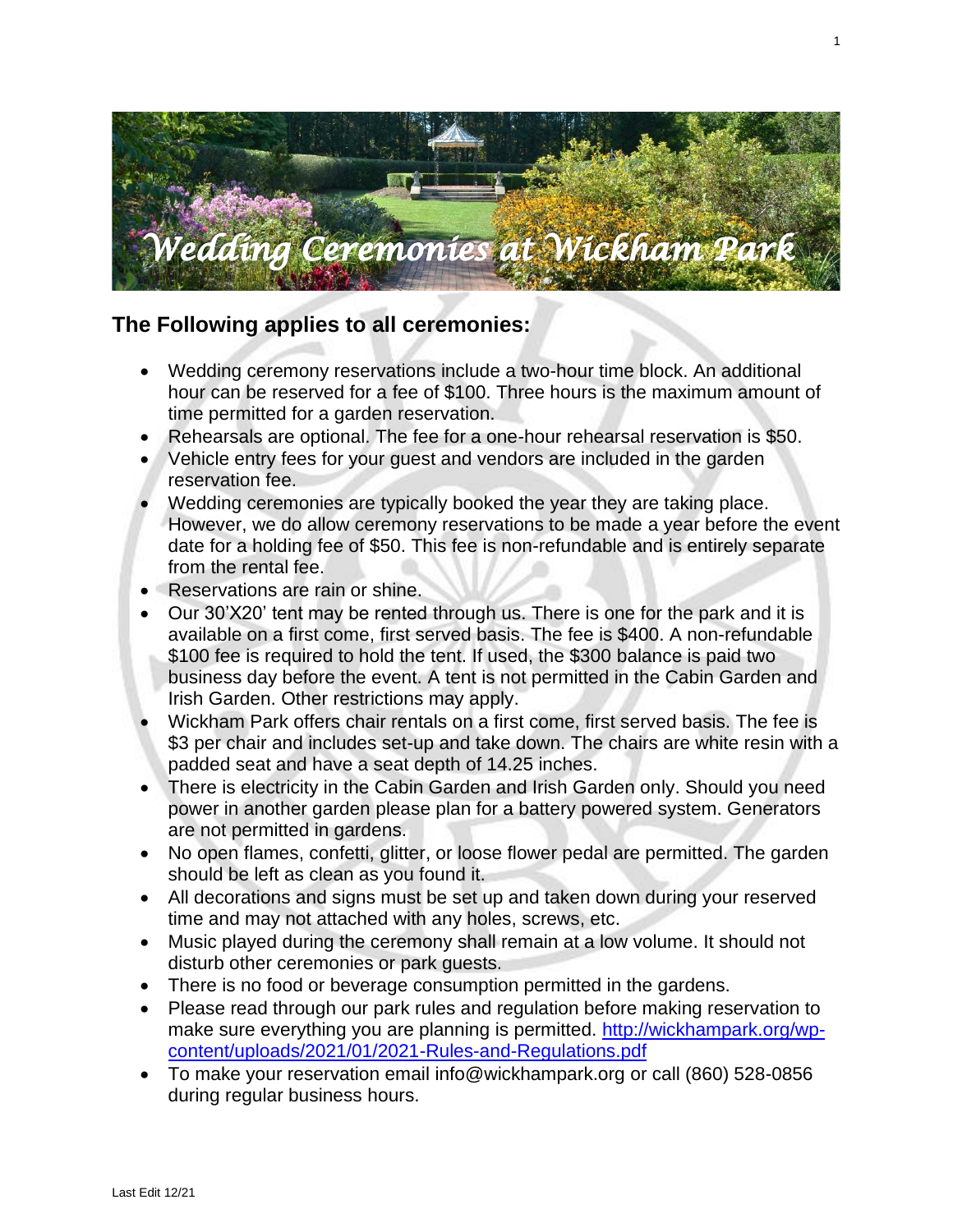# **Reservable Gardens:**

## **The English Garden**

The English Garden offers the perfect location for wedding ceremonies and wedding photos. The English Garden covers just under two acres and is based on formal English design principles. This garden contains three "garden rooms": The Maze, the Knot Garden, and the Great Lawn. It has been designed so areas of the garden are in bloom all season long. Our most formal garden, the English Garden contains 1000 feet of hedges, dozens of rose varieties and shrubs and hundreds of perennials.

Reservation Fee- 2 hours: \$500 Maximum Occupancy: 200 View Photos:<http://wickhampark.org/gardens/the-english-garden/>

#### **The Oriental Garden**

The Oriental Garden, established in 1920 by the Wickham family, is the largest and oldest garden in the park. Within its eight acres are several oriental structures and statues. The most identifiable are the torri archway, the fu-dogs, the arched moon bridge over the pond, moon gate, and the teahouse. This garden is extremely beautiful and offers an abundance of photo opportunities. The backdrop of the ceremony gazebo encompasses the moon bridge with the reflection on the pond.

Reservation Fee- 2 hours: \$500 Maximum Occupancy: 150 View Photos:<http://wickhampark.org/gardens/the-oriental-garden/>

## **The Italian Shrine**

This garden was originally created by Clarence and Edith Wickham as a place for their workers to worship. The Shrine is an open structure with stucco pillars and a flagstone base, which is set on a grassy knoll enclosed by beautiful plantings. There are several statues including those of St. Theresa and St. Francis that highlight this garden. This garden offers a formal setting perfect for your special day.

Reservation Fee- 2 hours: \$500 Maximum Occupancy: 125 View Photos:<http://wickhampark.org/gardens/the-italian-shrine/>

#### **The Lotus Garden**

Located in the center of Wickham Park featuring a pond with a fountain and a pagoda. The pagoda is an oriental structure which provides a lovely setting overlooking the pond. Several stone Japanese lanterns also adorn this area. This garden makes a natural picturesque setting for wedding photos.

Reservation Fee- 2 hours: \$500 Maximum Occupancy: 100 View Photos:<http://wickhampark.org/gardens/the-lotus-garden/>